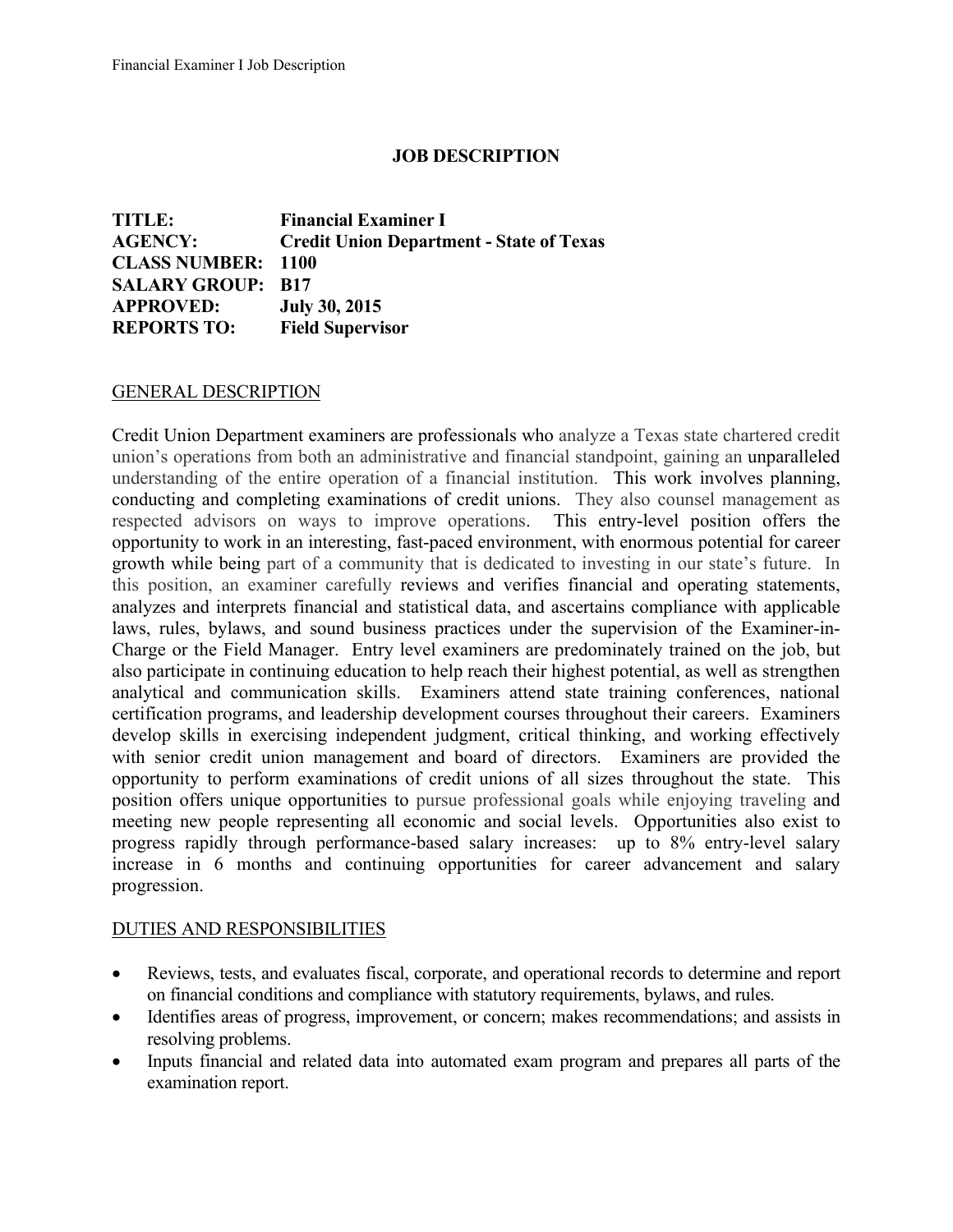- May function as lead examiner in a non-complex credit union with Field Manager assisting.
- Attends assigned schools and training seminars to improve knowledge base.
- Performs other duties as assigned.

# SUPERVISION RECEIVED

Works under close supervision, with minimal latitude for the use of initiative and independent judgment.

# GENERAL QUALIFICATION REQUIREMENTS

# Education:

Graduate of an accredited four-year college or university with major course work in accounting, finance, economics, business administration, general business, insurance, mathematics or a job related field. Prefer a minimum of six hours in accounting (including basic and intermediate accounting). Must have a minimum grade point average of 2.75 on a 4.0 scale. Experience in a credit union or other financial institution in a managerial capacity may be substituted for a portion of the educational requirement.

### Knowledge, Skills, and Abilities:

- Demonstrates clear and effective oral and written communication skills.
- Possesses working knowledge in the use of personal computers, especially word processing and spreadsheet programs.
- Accuracy in performing mathematical and financial calculations.
- Skilled in collecting, analyzing and documenting the results of research data.
- Skilled in preparing accurate written reports and the results of research findings.
- Tact and ability to maintain effective working relationships with supervisors, co-workers, team members, institution personnel, and the NCUA.
- Ability to be self-motivated and follow established procedures involved in examinations and understand the overall operations involved.
- Ability to learn moderately complex technical issues and maintain complex records.
- Ability to learn to analyze financial statements, reports, records, and forms.
- Ability to read, comprehend and apply rules and statutes regulating credit unions.
- Ability to meet deadlines and handle multiple tasks.
- Ability to maintain confidentiality and handle sensitive information.

### Preferred Qualifications

• Work experience with a financial institution desired.